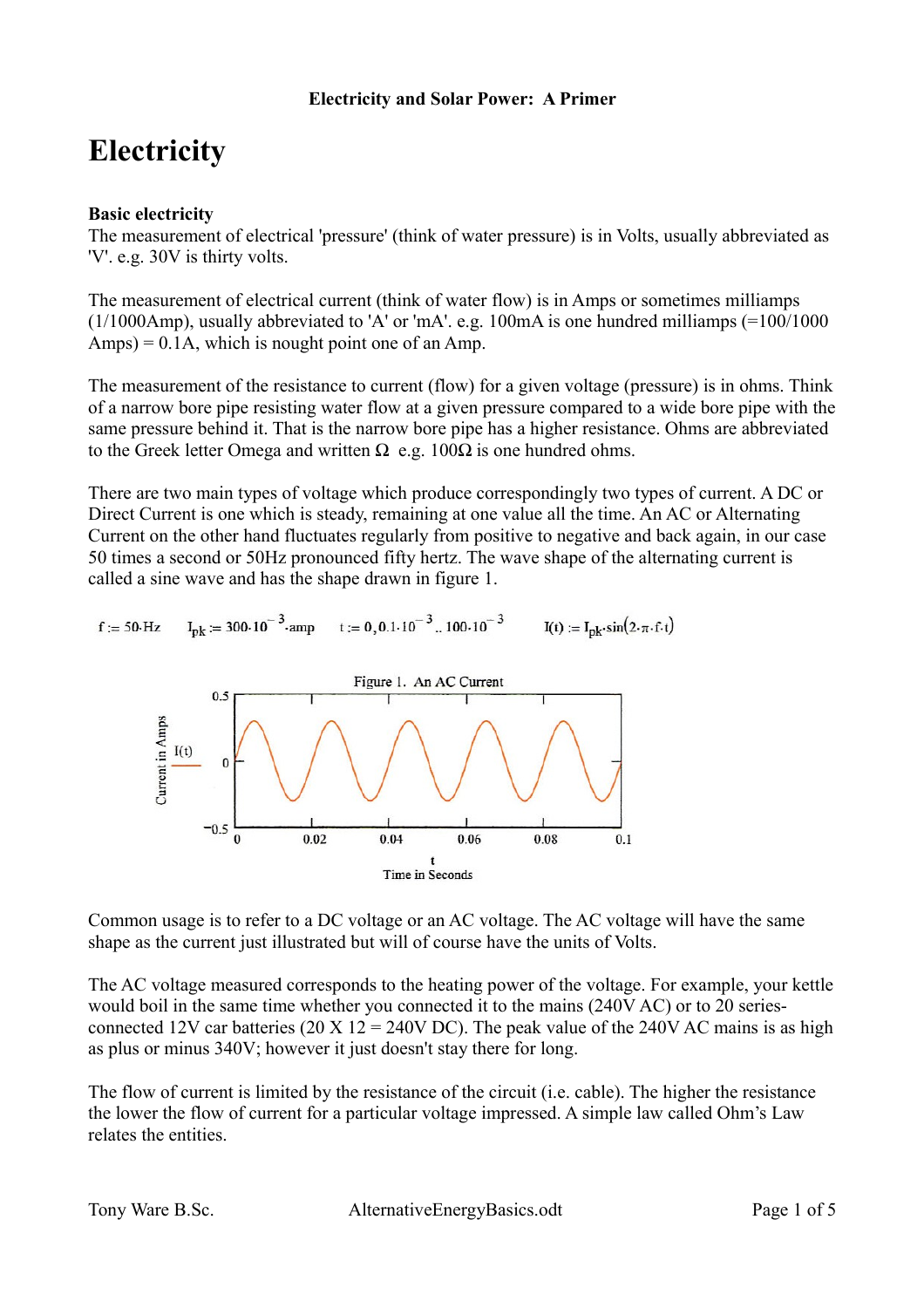# **Electricity and Solar Power: A Primer**

 $V = I \times R$  (V equals I times R)

Where: V is volts. I is current in amps and R is resistance in Ohms

Using Algebra, also  $I = V / R$  and  $R = V / I$  ( I equals V divided by R etc.)

e.g. Putting 30V across  $10\Omega$  results in a current of 30 / 10 = 3A.

# **Power and Energy**

Energy is what does work. Driving a car up a hill uses energy, soming from the burning of fuel in the engine, producing mechanical motion and driving the wheels.

Energy is measured in a unit called Joules, abbreviated to J

Power is the rate at which energy is used or generated. It is in the unit called Watts, abbreviated W.

One Watt is one Joule used or generated every second

In electricity, Watts are calculated from Volt x Amps

so  $W = V x I$ 

To get some idea of the scale of things

A kettle uses about 3 kilowatts, 3000 Watts, abbreviated 3KW

If your mains is 240V (AC) then

Amps taken by the kettle is  $I = W/V$ 

 $I = 3000/240 = 12.5$  Amps. Very nearly the 13A plug fuse on the end of its power lead.

Now for a low energy light bulb, (the fluorescent types that cost so much)

11 Watts, 240V.

 $I = W/V$  11/240 = 0.045Amp, or 45mA (milliamps)

Hint:

move the decimal place 3 to the right to go from Amps to milliamps move it 3 places to the left to go from millamps to Amps.

Now suppose we have a 12V (DC) bulb of 11W

 $I = W/V$  11/12 = 0.92A, nearly a whole Amp

Tony Ware B.Sc. AlternativeEnergyBasics.odt Page 2 of 5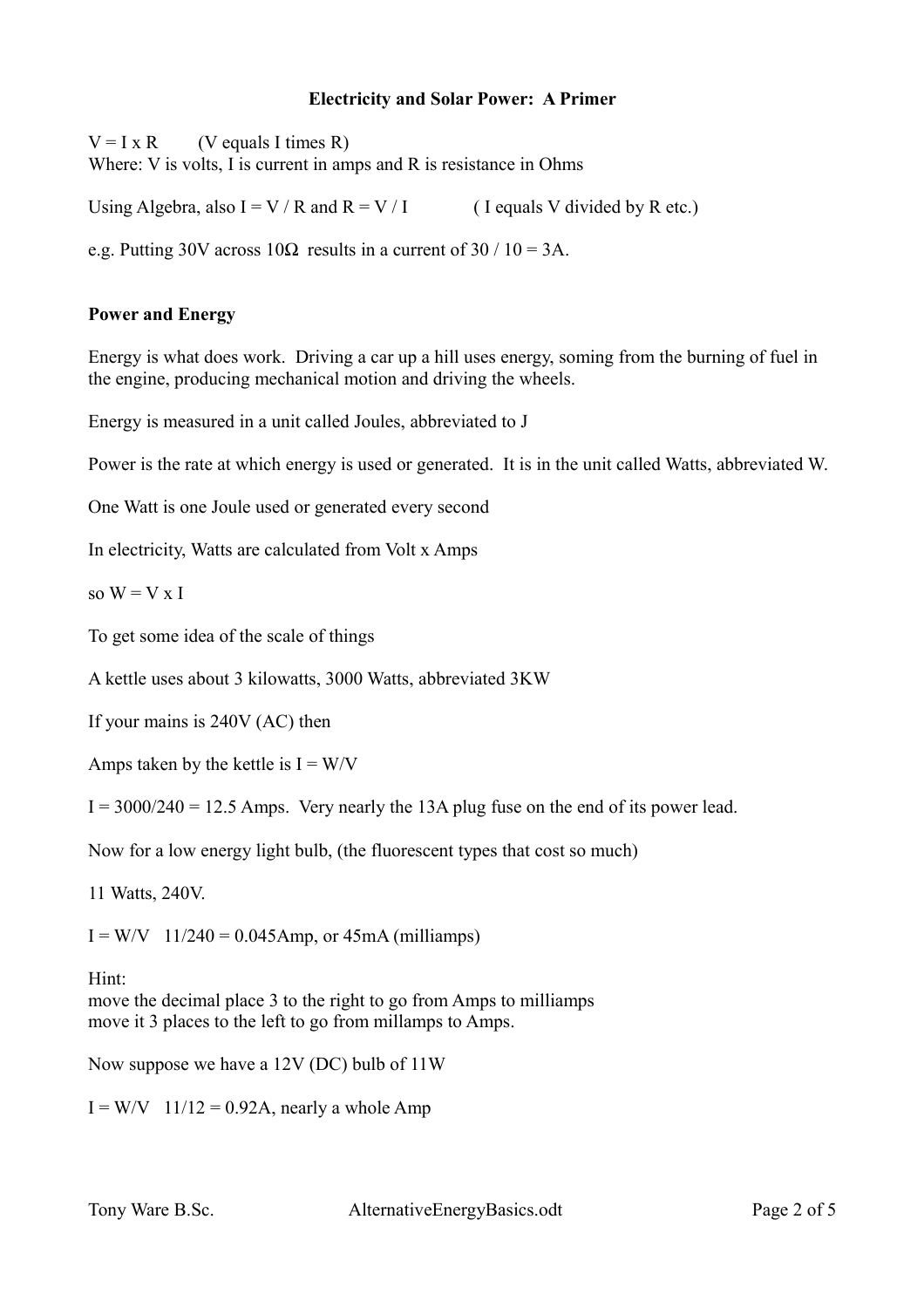# **Electricity and Solar Power: A Primer**

## **Power Over Time**

A battery, of whatever type, stores energy. When all that energy has been used up it is discharged. Some sorts can be recharged, by putting energy back into them

For convenience we measure battery capacity in Watt-hours. (The dash in the middle is not an arithmetic minus sign) It is sometimes abbreviated as Wh ,or mWh

Another useful measure needs us to know the battery voltage, then we can quote the battery capacity in Amp-hours. A-h, Ah or milliap-hours, mA-h or mAh

Take a car battery. A middle sized one will have a capacity of 50 Amp-hours, abbreviated 50A-h or 50Ah.

This means as follows draw 50A and it will be discharged in 1 hour draw 25A and it will be discharged in 2 hours draw 1A and it will be discharged in 50 hours

To get to Watt-hours multiply the Amp-hours by the battery voltage, in this example: 50 A-h x  $12 = 600$ W-h Watt hours.

To get from Watt-hours to Amp-hours, divide by the battery voltage.

This means as follows

take 600W from it and it will be discharged in 1 hour (600W-h / 600W = 1 hour) take 300W from it and it will be discharged in 2 hours (600W-h/300W = 2 hours) take 10W from it and it will be discharged in 60 hours (600W-h  $/ 10W = 60$  hours)

For little batteries, like AA cells, things are measured in milliwatt-hours mW-h or milliamp-hours mA-h

| <b>Type</b>                                       | Zinc-carbon     | <b>Alkaline</b>  | $Li-FeS2$         | <b>NiCd</b>     | <b>NiMH</b>                 | <b>NiZn</b>      |
|---------------------------------------------------|-----------------|------------------|-------------------|-----------------|-----------------------------|------------------|
| <b>IEC</b> name                                   | R <sub>6</sub>  | LR <sub>6</sub>  | FR <sub>6</sub>   | KR <sub>6</sub> | HR <sub>6</sub>             | ZR <sub>6</sub>  |
| <b>ANSI/NEDA name</b>                             | 15D             | 15A              | 15LF              | 1.2K2           | 1.2H <sub>2</sub>           | ?                |
| Capacity under 50 mA constant drain               | 400-1700<br>mAh | 1800-2600<br>mAh | 2700-3400<br>mAh  | 600-1000<br>mAh | 600-2850<br>m <sub>Ah</sub> | 1500-1800<br>mAh |
| <b>Nominal voltage</b>                            | 1.5V            | 1.5V             | 1.5V              | 12V             | 1.2V                        | 1.65V            |
| Max. energy at nominal voltage and 50<br>mA drain | 2.55 Wh         | 3.90 Wh          | 5 10 Wh           | 1.20 Wh         | 3.42 Wh                     | 2.97 Wh          |
| Rechargeable                                      | <b>No</b>       | <b>No</b>        | No <sup>[3]</sup> | Yes             | Yes                         | Yes              |

in this picture milliamp-hours are abbreviated as mAh

remember, there are 1000 milliwatts in a Watt and 1000 millamps in an Amp.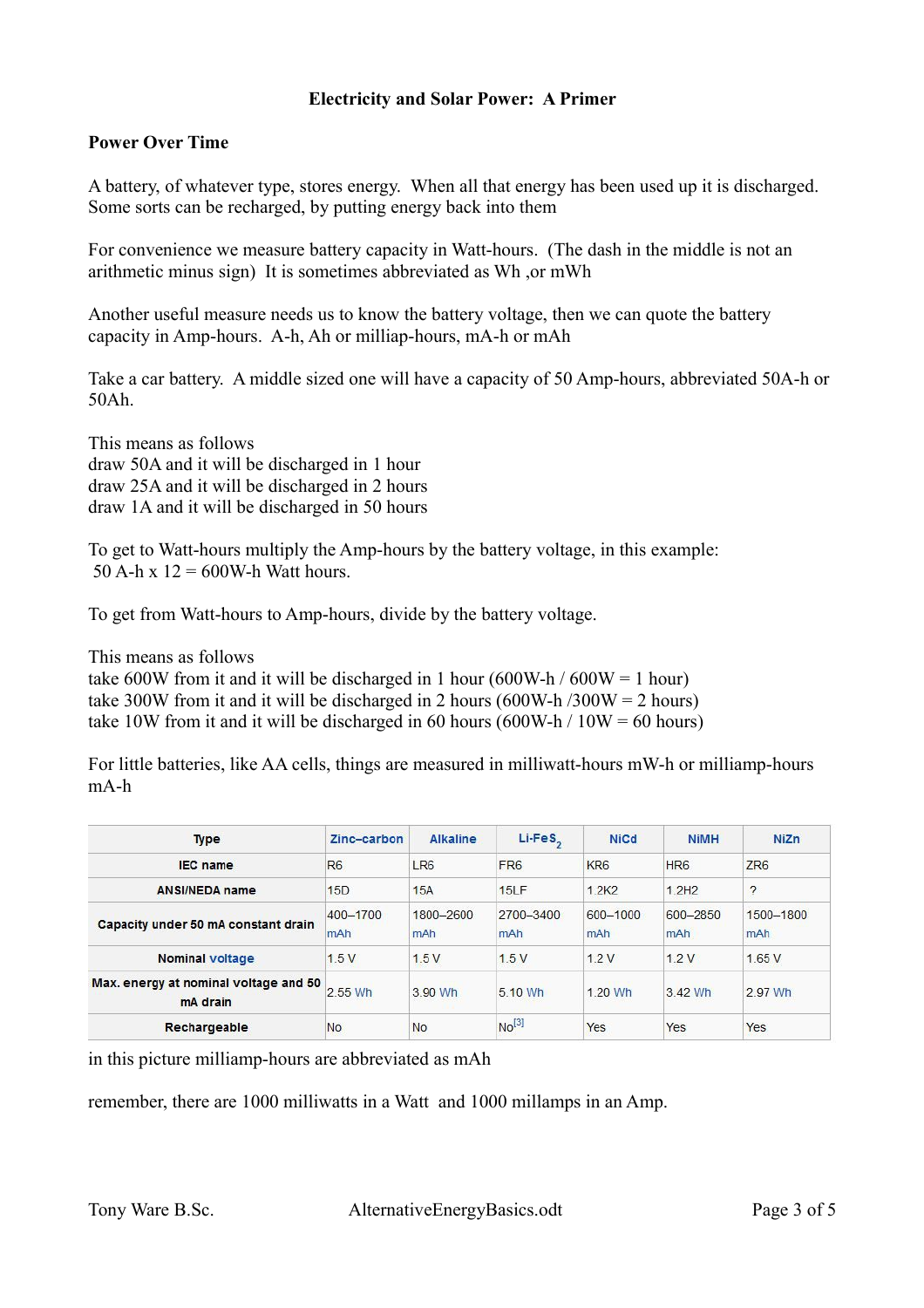## **Solar Panels:**

These take energy from the sun and convert it to electricity. The bigger the area of solar panels, the more electricity they generate.

Here is an example taken from this useful link

<http://solarelectricityhandbook.com/solar-irradiance.html>

| Select Country: United Kingdom                                     |               |                                                                   |         |                |
|--------------------------------------------------------------------|---------------|-------------------------------------------------------------------|---------|----------------|
| Select Town/City: London                                           |               |                                                                   |         |                |
| Solar Panel<br>direction:                                          |               | Facing directly South                                             |         |                |
|                                                                    |               | Average Solar Insolation                                          | London  |                |
|                                                                    |               |                                                                   | figures |                |
|                                                                    |               | Measured in KWh/m <sup>2</sup> /day onto a<br>horizontal surface: |         |                |
| Jan Feb                                                            | Mar -         | Apr May                                                           |         | <b>STORY</b>   |
| 0.75<br>1.37                                                       | 231           | $-3.57$                                                           | 4.59    | 4.36           |
| July Aug.                                                          | Sep.          | Det Nov                                                           |         | <b>DATE</b>    |
| 4.82                                                               | $4.20$ $2.81$ | 1.69 0.92                                                         |         | 0.60           |
|                                                                    |               | figures for different angles:                                     |         |                |
| Click on the Images below to see Irradiance<br>Vertical<br>Burtsce |               | Optimal Year Adjusted<br>Round                                    |         | throughout the |
|                                                                    |               |                                                                   |         | Year.          |
|                                                                    |               | 2001                                                              |         |                |
| Best Winter<br>Performance                                         |               | Best Summer.<br>Performance Flat Surface                          |         |                |
|                                                                    |               |                                                                   |         |                |
| <b>SURVEY</b>                                                      |               |                                                                   |         |                |

It is for London, with the solar panel flat on the ground.

The units are quoted in kWh/m<sup>2</sup>/day.

This means kilowatt-hours per square meter (of panel) per day

So in June, at London, on a sunny, cloudless day, in one day, a 1 square meter panel will have 4.86 Kilowatt-hours of solar energy falling on it.

However the panel is only 18% efficient, so this figure must be multiplied by  $18$  percent =  $18/100$ 

So the electricity it can produce in this example is  $4.86 \times 18 / 100 =$ 0.87 kilowatt-hours, or 870 Watthours in the whole day.

To get to Amp-hours from Watthours, divide the watt hours by the solar cell output voltage.